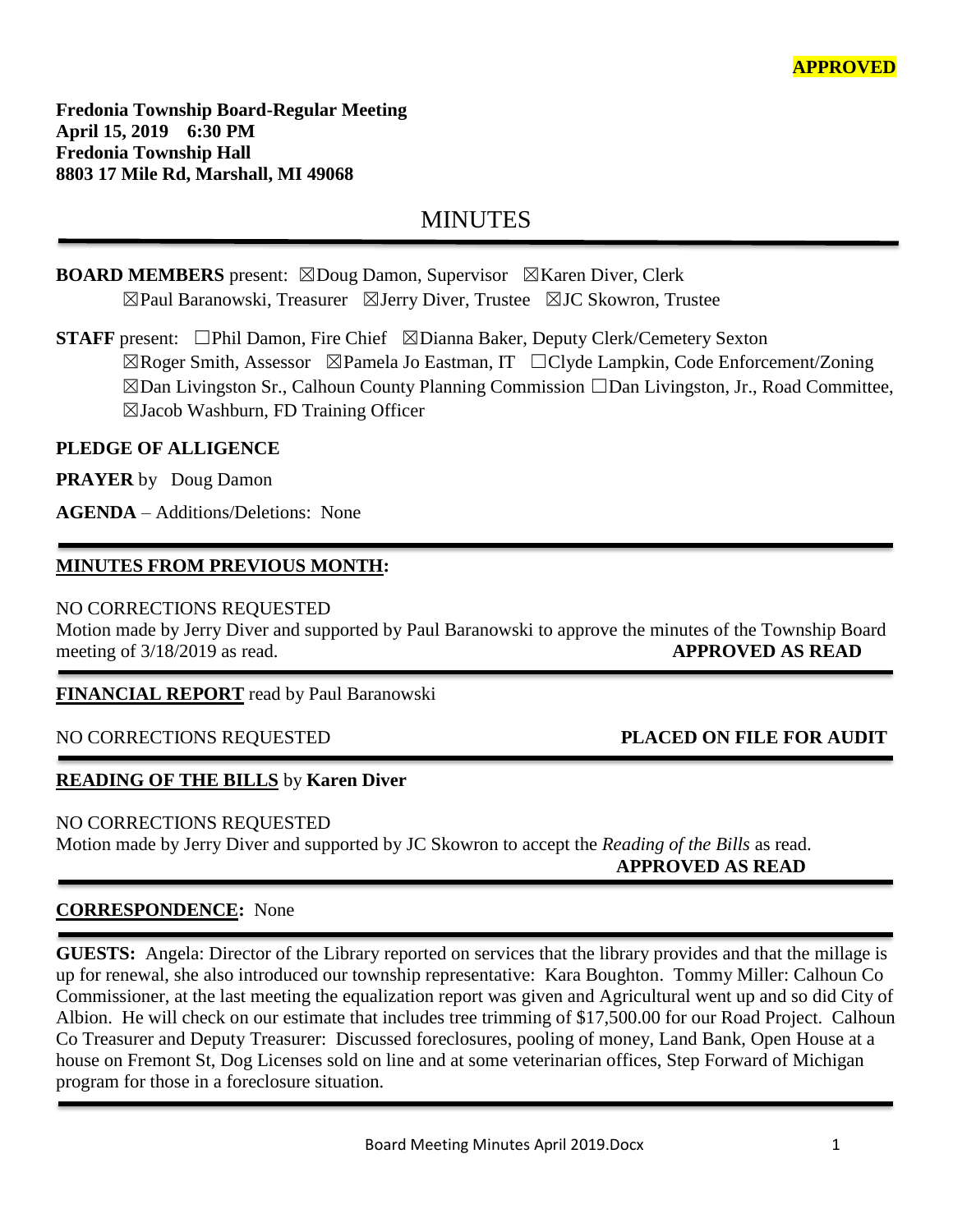# **PUBLIC COMMENTS FOR ITEMS ON THE AGENDA:** Dan Livingston Sr commented on the

Zoning/Code Report-would like an actual report instead of a screen shot off phone. Jacob Washburn inquired about when the agenda is available. He was advised that the Clerk tries to have them ready by the Thursday before the next meeting. She emails them out then to all board members. Cindy Thomas asked if they could be put on the website for the public. Doug Damon said he saw no reason why not.

# **OLD BUSINESS:**

**Lawn Mowing Bids:** One bid per Cemetery was received. They are as follows:

Donald P. Damon submitted a bid for mowing and trimming Houston Cemetery:

#1 Mowing and trimming \$150.00 each time.

#2 Leaf, brush and limb removal \$16.00 per hour.

Charlie Fisher submitted a bid for mowing and trimming Lutheran Cemetery & #2 Fredonia Fire Station: #1 Mowing and trimming \$150.00 each time.

#2 Leaf, brush and limb removal \$16.00 per hour.

Jerry Diver submitted a bid for mowing and trimming Lyon Lake Cemetery & Fredonia Town Hall: #1 Mowing and trimming \$300.00 each time at the cemetery and \$25.00 each time at the Town Hall. #2 Leaf and tree trimming and removal \$16.00 per hour.

Motion made by Jerry Diver and supported by Karen Diver to accept the bids from Charlie Fisher and Donald P Damon for Houston, Lutheran Cemeteries and the #2 Fire Station. **MOTION CARRIED** Motion made by Paul Baranowski and supported by JC Skowron to accept the bid from Jerry Diver for Lyon Lake Cemetery and #1 Fire Station/Town Hall. **MOTION CARRIED** 

**2019 Road Project:** We, as a board, need to sign the estimate for the road project for 15 ½ from C Dr S heading south to the Township line and need to either sign it with the \$17,500.00 for tree trimming or without it. Paul Baranowski suggested we hold off until Tommy Miller, Calhoun Co Commissioner checks to see if there other options. George Crandall thought we would be charged also for deberming the road and this also will come out of our money which diminishes how far we can go on that road. George stated that maybe this year we don't do any road work, and instead do deberming and tree trimming on this year's project and then do the road work next year. Also maybe we could ban together with another township or two and do the tree trimming ourselves, it should be cheaper. We will have to have the county sign off on that and approve the work in order to get the better warranty. Doug said they will adjust the amount for the trimming if it takes less to do the work. George felt it will cost the \$17,500.00 if not more. Also, Homer had a different "deal" and thought we should check to see if we can get a different "deal". Doug will send an email with Tommy's findings. **TABLED UNTIL NEXT MONTH**

# **NEW BUSINESS:**

Roger Smith, Assessor came to explain how an assessed value is arrived at and also maintenance and construction had a couple of complaints. Doug talked to Roger McEver and he assured that our assessor is doing things correctly. Doug also met with Tom Scott who is taking over for Roger McEver when he retires. Roger Smith will explain the couple of questions on property at Lyon Lake and also the 20% that he is required to go over each year. Roger brought to everyone's attention that "this is the same thing that came up in 2011 by the same person that likes to just keep bringing things up but he has no clue how to do assessing." Roger reported that has been two events around Lyon Lake Road. First one was at 252 Lyon Lake Road. A permit was taken out for an addition. The same person mentioned earlier comes into the office and again complains to Roger that he is not taxing the home owner enough. Roger explained his job is not to tax people – it is to assess the property – wherever the taxes fall is not his problem. But Roger was told he was not taxing them enough so he went back into his books and checked again. The permit was pulled May 3, 2016. In 2017

Board Meeting Minutes April 2019.Docx 2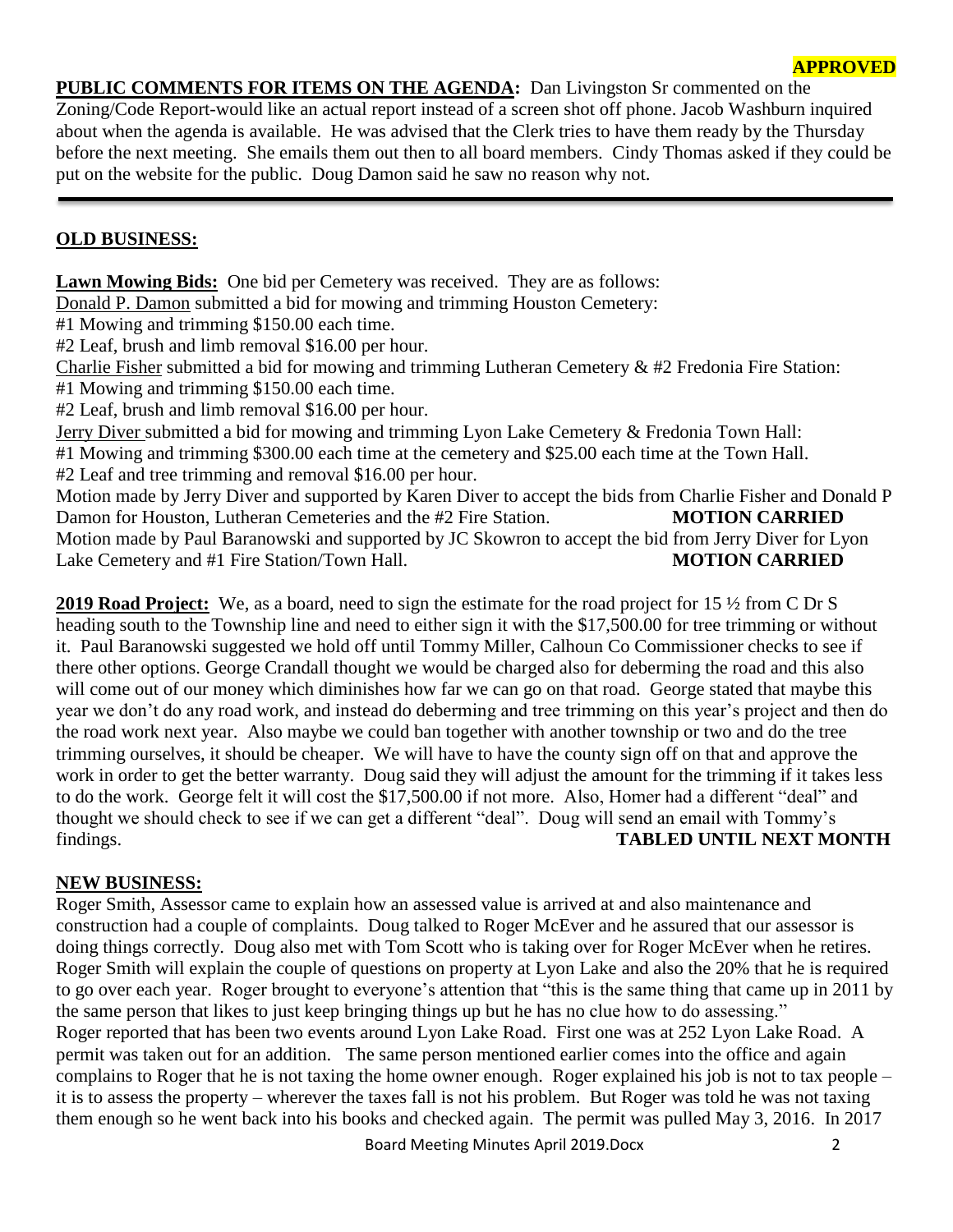when Roger added value to the property he assessed the building at 49% complete and added \$35,100. In 2018, the building was assessed to be 100% complete and \$25,700 was added to the value for a total added of \$60,800 taxable assessed dollars - just for that addition. Roger stated that "if \$60,800 is not enough what does this guy want me to do? Go around to everyone's houses and raise their taxes – because that's what he wants." Roger said he is not going to do it because that is not the way his job works.

The second issue at Lyon Lake was at address #291 – the old Camp Kitchi-Kippi. Roger was told there was work performed on the building without permits being pulled. ANY work told to Roger by others does NOT justify a consideration. He said he cannot add taxable value based on hearsay. Roger stated that everything he is supposed to be doing is been done exactly as it is supposed to be done.

Another point to remind people of is there have been 2 audits performed by the state since he has been here and they both passed "with flying colors". The Assessment Rolls, building permits, and related properties were analyzed and no issues were found. The only two items that were noted in the audits that made them less than perfect was that the Township did not put Board of Review report on letterhead paper. Not Roger's job to do so. The other item was it was reported that the Clerk could not present Board of Review Meeting minutes. He stated when he asked the Clerk about this she stated she had not been asked to provide them. "Regardless, again this had nothing to do with my job."

He shared that the job of an Assessor entails a whole lot more work than anybody here realizes. He has to know the Assessing and Tax laws, all the ins and outs of assessing - what he can and cannot do. And he has to keep current on all the rules and regulations. He cannot arbitrarily raise taxable value based on what a person "tells" him. If he did he would lose his certification and he is not going to risk that happening. "I will not do the job wrong."

The only recent issue was when Summer BOR paperwork was sent out to a property owner the right name was on it but it was sent to the wrong address. Roger stated he does not change the address until he receives a personal residence exemption from a person. He received that paperwork AFTER he had sent out the BOR notifications. It is not the fault of the Treasurer or himself. No big deal, they retrieved the paperwork, made the address change, and sent it out correctly the second time.

Roger stated that he is a Level 3 Assessor with 35 years' experience and very seriously takes offense when a member of the Township continues to hound him saying he is not doing his job. If anyone has any questions all they have to do is call, day or night – weekends whenever and he will answer them. They may not like the answers but he makes himself available to the public at all times. Just call.

Karen Diver asked Roger if she should be giving him copies of all permits. He stated he does not need to see general maintenance permits – only permits for new construction, additions, and such that affect the square footage of a building. Most of the time changes inside a house do not affect the overall taxable value. Most changes inside only serve to upgrade the life expectancy of that area a home. Doug Damon mentioned another example, if he did \$20,000 worth of changes inside his home it is not assessed until he sells the property. Roger responded "if changes are made inside a building he will assess it if he sees it". If proper forms and permits are submitted that keys him to reassess and bring the taxable value up to where it should be. Then when home sales studies are reviewed the taxable value will be more in tune with the sale prices.

Cindy Thomas inquired about when a property is sold what is the process/what happens when a property transfer of ownership affidavit comes into the Township. Roger stated when he gets the property transfer affidavit he puts it in the system BUT he holds onto the original name until he sees a deed because a transfer is not a change of ownership. It is only a notification that a property is being sold. Deeds do not always make it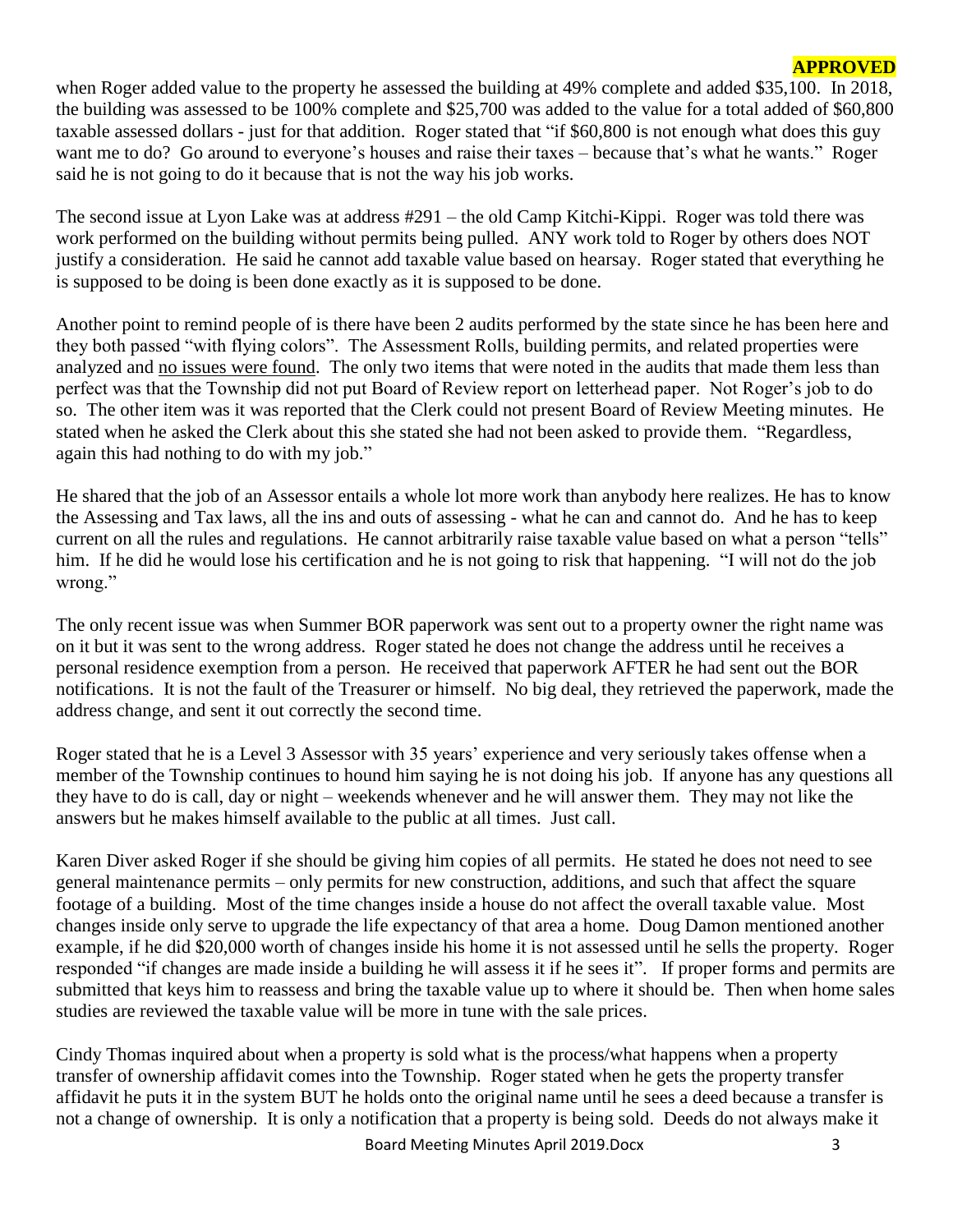to the right Township but the assessors in neighboring townships all work together and get the deeds to the right place. He also emphasized that once a property is transferred and a deed is received that does not necessarily mean that the taxable value will change on the property either because for example you could have 2 LLCs one selling to the other and the person still owns the other LLC. Roger again state that people do not see the whole picture of what is happening and how things work; and yet they cast judgements against on him and how he is doing his job.

Karen thanked Roger for explaining this because she now understands when a person complains that the name on a property is wrong it is because Roger has not yet seen the deed change. Jerry Diver had a question that "if a property sells in 2016 for \$155,000 but the taxable value is \$72 or 76,000 and then it is again sold in 2017 for \$190,000 but the taxable value is set at \$36,000 – that is a *\$44,000* deficit, how do you compute that?" Roger replied that he just told him "the people you have been talking about again right now happen to be LLCs as has already been explained. And just because someone pays \$190,000 Roger is not going to jack up their taxable value based on a sale price. That is illegal and against the law and he would lose his license/certification if he did it. Jerry Diver responded, "But that is less than the previous sale". Roger said it does not matter if it is less or not. He gave an example of some farmland that has a taxable value of \$30,000 and yet the property itself is worth \$670,000. Is that fair? The property was capped in 1994 and it cannot be uncapped until the property exchanges hands. If it sells but stays within a family it cannot be uncapped. The government has expanded the definition of "family members" and the law has to be followed. Same with LLCs where one LLC sells to another but some members belong to both LLCs. When that happens it is a change of name only – not a change of ownership AND it cannot be uncapped per the law.

#### **REPORTS:**

Fire Department: Chief Damon was absent because he is working with the state on getting their license for blood and glucose monitoring. Jacob Washburn gave the Fire Department report. There were 5 fire runs and 9 medical runs for the month. The department did a scrap burn with Marshall Township, the City of Marshall, and Marengo Township. They have one more scrap burn scheduled for later in the week depending on weather. Capt. Damon, Fireman Fisher, Fireman Huestis, and Chief Damon attended the FDIC Convention/Fire Show in Indianapolis. Jacob stated work is in progress preparing for the golf outing to be held on June  $29<sup>th</sup>$ . They have been distributing notifications and information is also on the website.

Jerry asked about the status of the new Turnout gear. Jacob replied that the equipment should arrive next month. But until the invoice came through he was only guessing that it will be around \$25,000. Doug Damon asked the Treasurer how much money was in the Fire Equipment Fund and he stated there was \$35,000.

**Zoning:** Mike & Lynn Darling project @424 Lyon Lake Rd, scheduled ZBOA meeting on April 30, 2019. Variance is needed for proposed new garage.

**Ordinance Enforcement**: Clyde was not present but his written report stated that he has received multiple complaints concerning Trine property @ 9800 14 ½ Mile Rd. Also, he will be posting the property this week with unsafe and condemned structure signs. As well as make contact with responsible parties.

**Library**: Information above under GUESTS.

**Cemetery**: Dianna reported that she is working on an estimate for driveway work and to have some trees trimmed up at Lyon Lake Cemetery.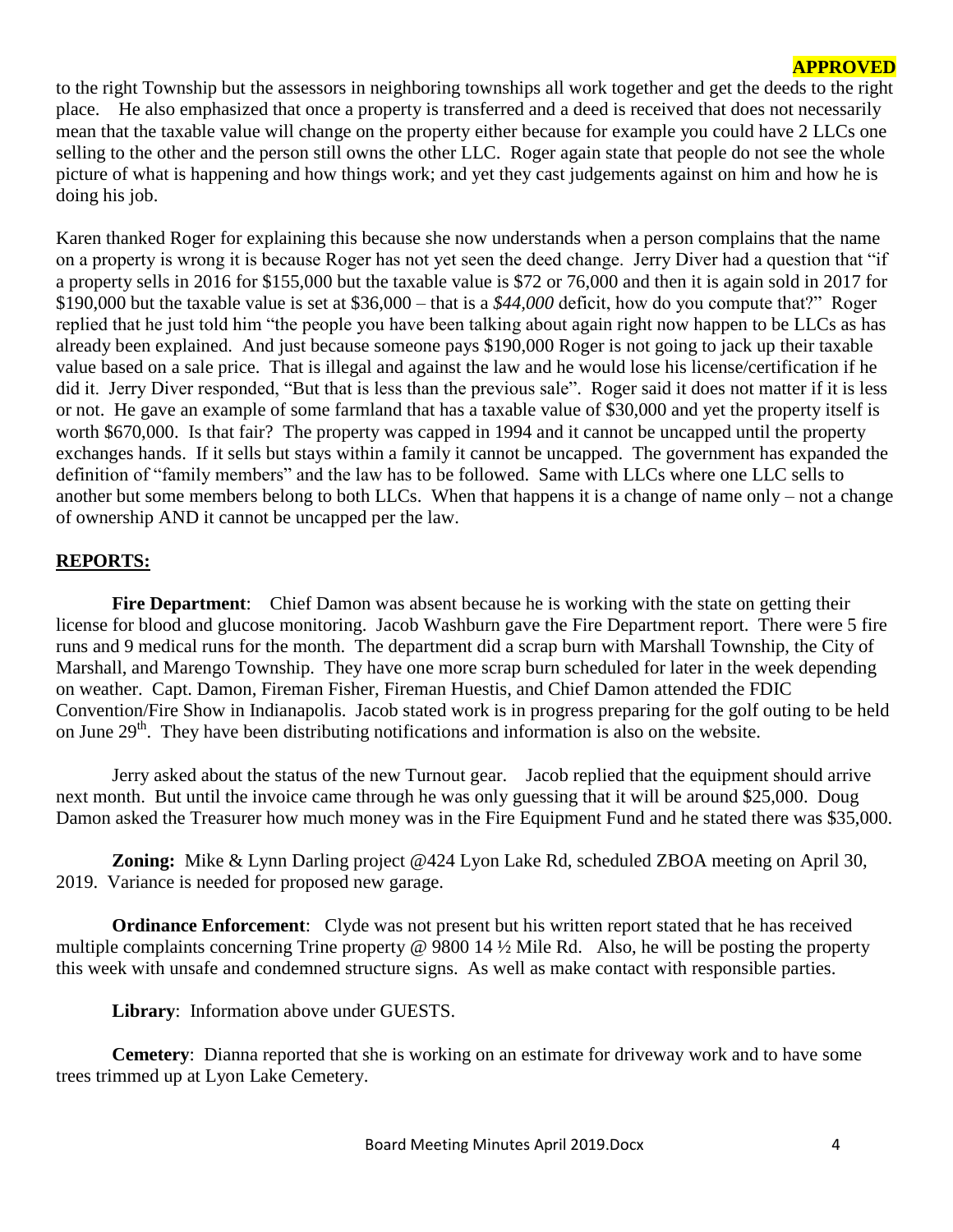**Planning Committee**: George Crandall deferred comment to JC Skowron. She gave a brief synopsis that the Commission is reviewing ordinance changes suggested by the attorney. It's a lengthy process and meetings are being scheduled to address this. The next meeting is the April  $29<sup>th</sup>$ . They also discussed the "opting in/opting out" choices concerning medical and recreational use of Marijuana. At this time they have elected to "opt out" and that is their suggestion to the board because of legality being so fluid at this time - both at state and federal levels. George Crandall stated that the board should have received a note from Jill Setteneri to the board stating this recommendation.

**IT Department**: Pamela Jo Eastman had nothing significant to report other than she has been assisting with budget work.

**Calhoun County Planning Commission**: Dan Livingston reported there is a lot going on in the townships to adopt Solar Farms which involves Conditional Use Permits. Plans vary quite widely and the Planning Committee is looking into that. It was brought up at the last Planning Committee meeting that on the east side of our county they are beginning to notice lots of trash being dumped along the roadsides. If you see this caution is advised to NOT touch it; rather call the Police @ 911. Bags may contain hazardous materials discard from the making of drugs. The police will send out crews in hazmat gear to investigate and collect the trash. It has also been noticed that all sorts of trash such as tires, couches, mattresses, chairs and such are being discarded on the roadsides verses paying disposal fees at the landfill. Such roadside dumping is creeping our way. *"If you see something – say something."* It's becoming a real concern.

**Road Committee**: Information above under OLD BUSINESS – 2019 ROAD PROJECT.

#### **Trustee Comment:** None.

**Public Comment:** George Crandall inquired if the agenda for upcoming meetings could be posted on the website so that if anyone has something to add prior to the meeting they could. This would help everyone not to forget things through the month. Pam Eastman mentioned that having seen in the past month's meeting minutes that Dan Jr question if the Township was on target with the budget for this year and having been asked to help with amending and preparing next year's budget, her question to the board was that when they get bids in like the lawn mowing bids tonight do they just vote and accept such expenditures or do they first consider available budget revenue. She explained the reason she asked is that the newly approved lawn mowing expenditures are more than what was paid in the past hence not only will this year's budget need to be amended but also this will need to be considered in next year's budget proposal. Doug explained the Mr. Upston mowed for years and was paid "less than the cost of gas". In the past the budget was based on his cost. However, since he has retired due to health issues, and any increase like this to replace him puts us in a bad situation. We will need to take a good look at the budget and figure things out. Karen mentioned that last fall Mr. Upston said he'd still do the leaf pickup at Lyon Lake Cemetery but with his current health we will need to pick up where he left off. Jerry Diver said the old section of the cemetery is still full of leafs. Dan Livingston said they did the right things. They published for bids and got zero. You had 3 citizens that live in Fredonia Township that came forward with proposals. If you don't accept them you get stuck with nobody mowing. Doug stated that the guy in Tekonsha gets \$19,000 to maintain their cemeteries. Dan Livingston Sr discussed Michigan State FOIA Law and what the Township FOIA requirements are. He provided a printout from the MTA website that provides guidelines that we need to be aware of and comply to. Three basic requirements are the Township needs a written policy in place that identifies the FOIA guidelines and their process for dealing with FOIA issues; need a written public summary of guidelines and procedures; and need a detailed FOIA Itemization Form is required and needs to be accessible to the public. Meeting adjourned. Then Paul spoke up that he had a comment. Stated the board gets a lot of question and he feels they do not always know who should respond. Also he gets a lot of phone calls that require redirection. So he made up a cheat sheet of MTA